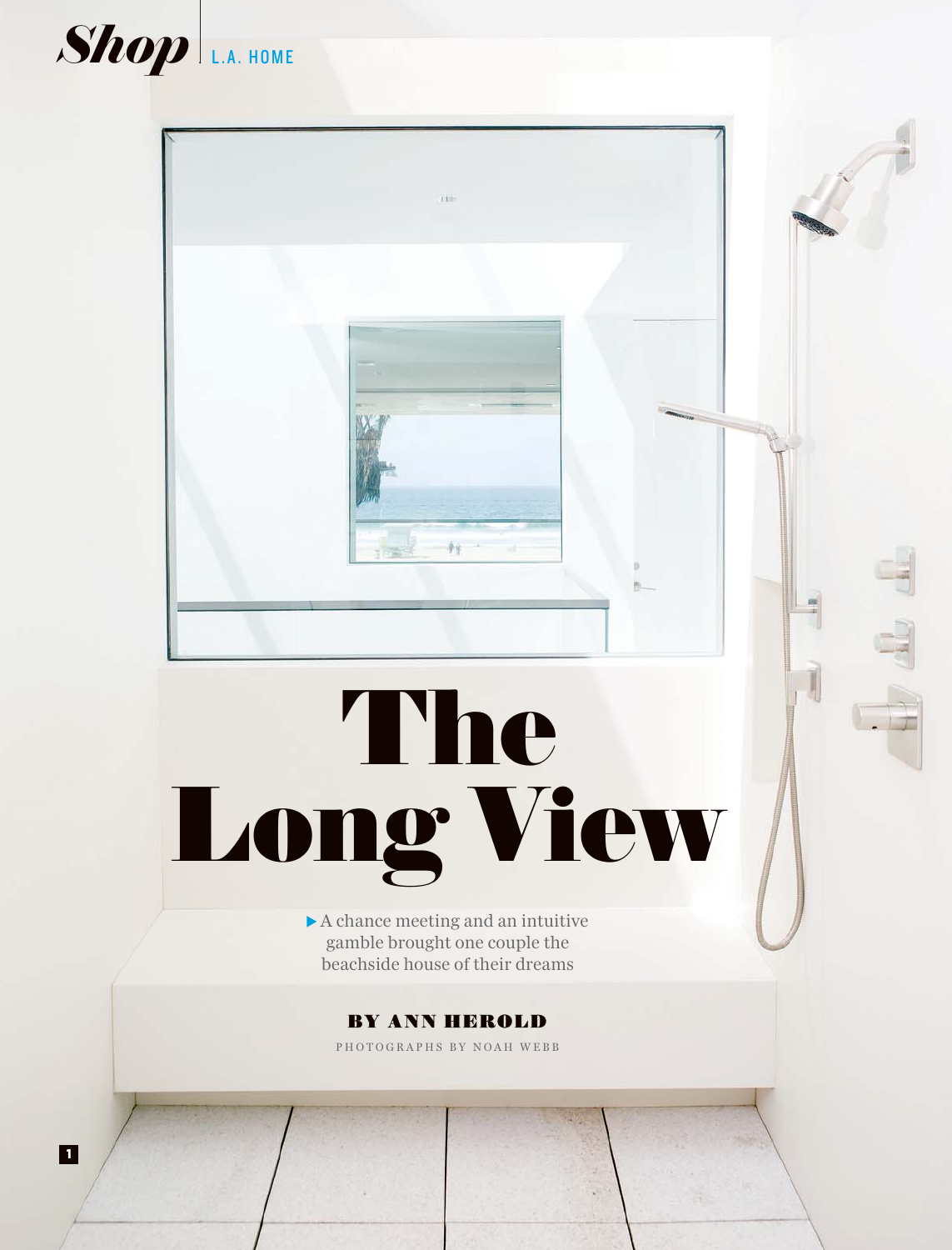



HAT RAREST of things, a vacant lot along Ocean Front Walk, had come up for sale near where Samy and Hedy Kamienowicz were living in Venice. They bought the property in 2007, then sat back and wondered how to find an architect who understood the

challenges of building along the beach. Hedy was in the Mid Wilshire flagship of her husband's Samy's Camera stores when one of the managers strolled over and announced that there was a guy renting equipment who said he was an architect. Samy and Hedy liked Dan Brunn from the moment they met him. The young USC and Harvard graduate had never designed a coastal home, but the couple sensed he was smart, and they trusted him. "It was—how do you call it?—happenstance," says Samy.

For his part Brunn had acquired highly coveted clients, ones who made few requests and had complete faith in their



## TUNNEL VISION

**1.** Hedy asked for a window onto the ocean in the master bathroom shower. **2.** The couple's bedroom was placed on the top floor to afford them the most privacy.

**3.** Fifteen-foot-long cantilevered overhangs on each story protect the house from the sun while framing the outdoors in a way that adds volume to the relatively low-ceilinged indoor spaces.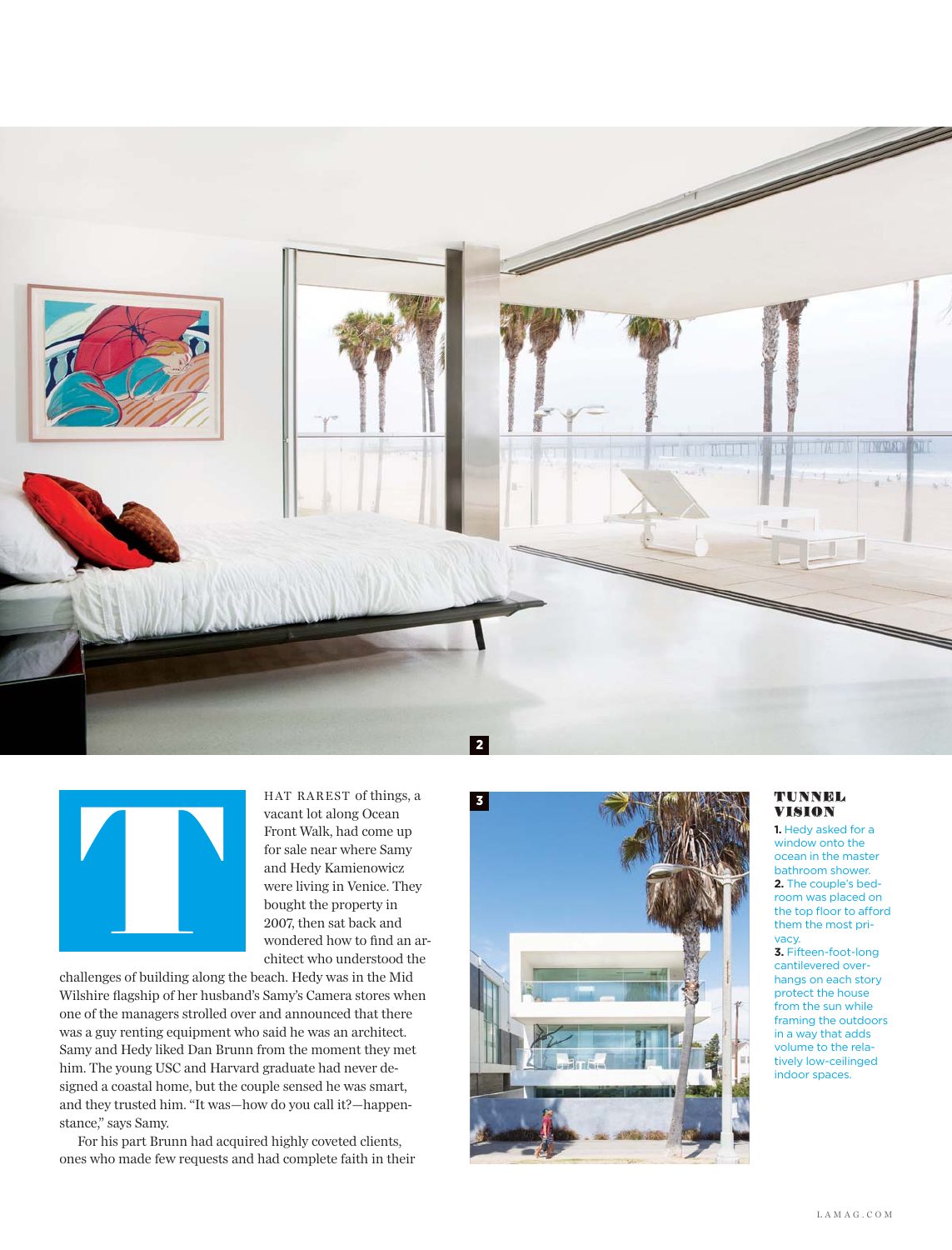



architect, though Samy admits to being initially surprised by the amount of steel in the three-story structure, which was completed last year. It was Brunn's answer to the toll that ocean air takes on wood. He also employed technology that reduces frames for sliding glass from a couple of inches to a mere half inch—practically invisible. The glass glides along tiny roller bearings, a Swiss invention being used for the first time in California. One of the goals, after all, was to craft a house as open to the water and sky as possible.

Decades ago the Kamienowiczes had raised their two daughters in a traditional Valley home, so the move into a clutter-free environment, with its forever sight lines and fresh air, has been a dramatic turnaround. Early on the project was dubbed the "Flip Flop House," partly because of a unique feature: large solid panels on the third floor that swing open onto the beach. The idea was that any art mounted on that wall could then be shared with passersby. The couple are still pondering what to put there. "Graffiti?" jokes Samy.

The pair also revel in the fact that from just about any point in the house they can see their grandson Jack surfing at the Venice jetty, one of his favorite spots. And there's no matching the sunsets. "You sit there sipping a little sake or tequila, and it doesn't get any better," says Samy. His one regret: He wouldn't mind more wall space for his considerable photo collection.  $\blacksquare$ 



### **WATER** WORKS

**1.** A reflecting pool helps cool the house and creates scenery along the groundfloor wall that shields the owners from bike path traffic. **2.** The second-story living room flows into the kitchen and the dining room. In one corner Samy displays pieces from his camera collection, including an antique Deardorf, an Olympus that was the first single-lens

reflex camera, and the first "electriceye" Kodak. **3.** A tub in the master bathroom looks out at an atrium that's flanked on one side by the wall of rotating panels. **4.** Samy and Hedy on the living room terrace, decorated with a statue by L.A. artist Larry Bell, who has become a friend of Samy's through his interest in photography.